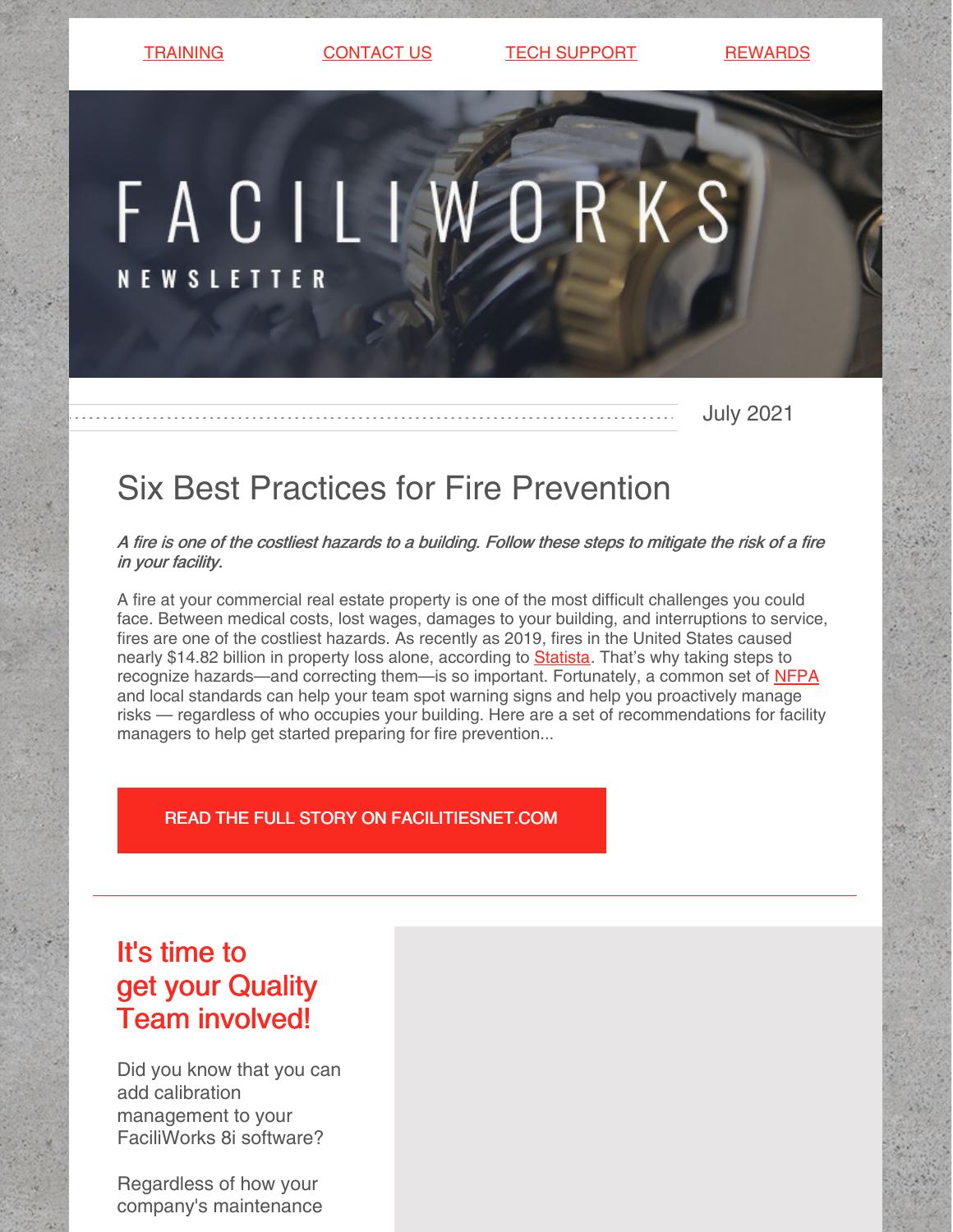and calibration departments interact with each other, having a single, centralized database to control both assets and measurement equipment is not only convenient, but maximizes efficiency, reduces costs and simplifies regulatory compliance.

Contact us today for your free web demonstration and we'll show you how FaciliWorks 8i Calibration will work for you.

### 1-800-776-3090





Add calibration management to FaciliWorks to get these must-have features:

- Gage management gage records, attributes, parts, history, track as-found condition of gages
- Gage traceability complete historical cross-reference
- Gage crib manager issue and return traceability
- Out-of-tolerance alert calibration trigger
- Calibration request email notification, multiple gages
- Calibrations scheduled, unscheduled, due dates  $\bullet$
- Produce calibration certificates
- Capture all measurement readings
- ISO, TS, AS, ANSI and FDA compliance (single-track validation)
- Print durable, auditable calibration labels

# WEB TRAINING

Early July | Mid July | Late July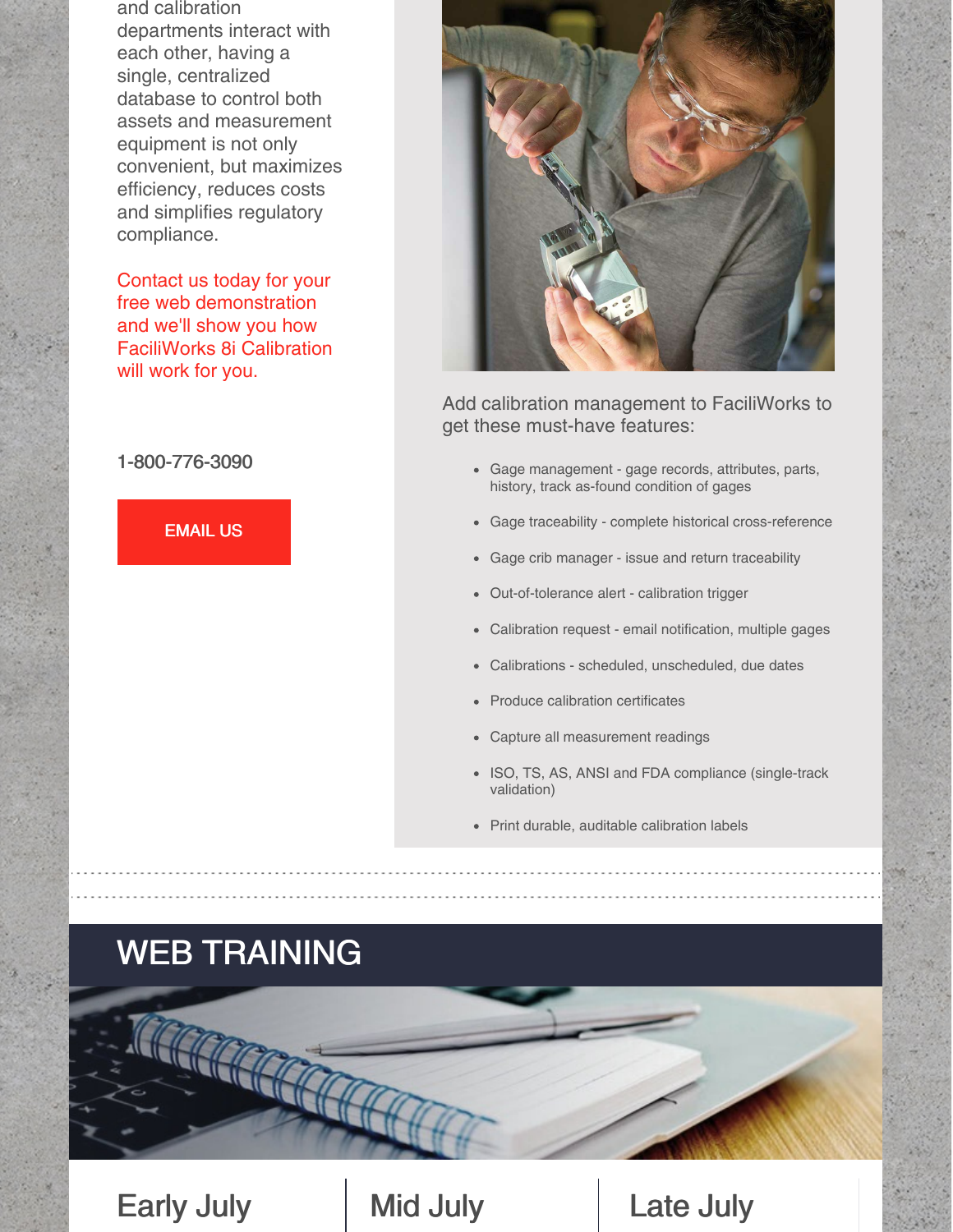Session 1: July 12 Session 2: July 13 Session 3: July 14 Session 4: July 15 Session 5: July 16 Session 1: July 19 Session 2: July 20 Session 3: July 21 Session 4: July 22 Session 5: July 23

Session 1: July 26 Session 2: July 27 Session 3: July 28 Session 4: July 29 Session 5: July 30

To register for any of these sessions or for info about custom training options, please contact our Training Specialist at 1-800-776-3090 ext. 134 or [training@cybermetrics.com.](mailto:training@cybermetrics.com)

### SESSION DETAILS AND FULL TRAINING [SCHEDULE](https://faciliworks.com/training-schedule/#web_training)

# TECH TIP

## Allowing User Personal Settings in FaciliWorks 8i

While you are assigning User IDs to specific security groups, you may want to allow one or more security groups the ability to configure the look and the feel of the application. To do so, the administrator must first navigate to Configuration -> Global Settings, check the Allow User Personal Settings checkbox at the bottom of that form and then click Save.

Now, the administrator can grant the security group access to these settings. Navigate to the Personnel -> Security -> Groups Permission tab. Select the group, click the Form radio button and then select Personal Settings in the associated drop-down list. Select Add Edit Delete permissions and then click Save.